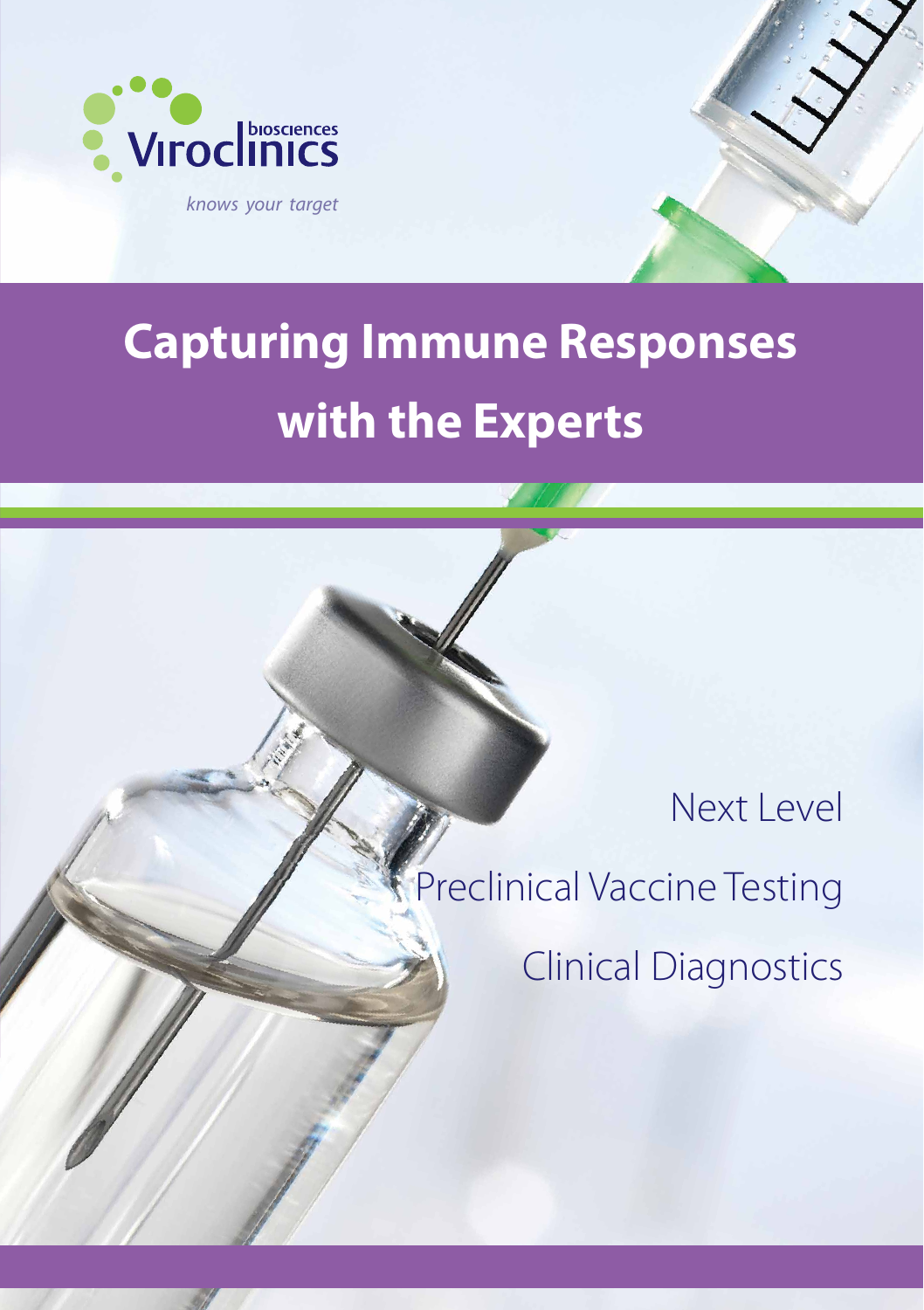# Who we are

### ABOUT VIROCLINICS BIOSCIENCES

Viroclinics Biosciences operates at a global level, being the preferred virology testing laboratory for several of the top-10 Biopharmaceutical companies. As a virology contract research organization, we serve the biopharmaceutical community with our preclinical, clinical diagnostic, research & development and clinical trial logistics services. Our extensive experience with clinical and preclinical studies, including our specialty in respiratory viruses, puts us at the forefront for supporting the development of vaccines, antibodies and antiviral compounds targeting human disease. Extensive investment in Research & Development Services allows for assay innovation and the introduction of new tools to keep analysis up to date with the increasingly demanding criteria for developing new therapeutic and prophylactic candidates.

### GLOBAL REACH

Logistics activities include preparation of sampling kits, on-site sampling handling instruction, courier transport, sample tracking and tracing (e.g. guaranteeing temperature controlled supply chain and online-sample timelines), and management of sample processing labs. Viroclinics Biosciences supports a smooth logistical flow of samples from all over the globe, and works together with sites in Europe, Russia, Ukraine, Asia-Pacific region (Australia, New Zealand, Korea) USA, Canada, Mexico, Central America region (e.g., Guatemala, El Salvador), South America (Brazil, Argentina, Colombia, Peru, Chile) and South Africa.

### QUALITY GUARANTEED

Viroclinics Biosciences has adopted a high quality standard in all operations, testing procedures and reporting. The quality management system is based on NEN-EN-ISO 15189, expanded with elements of GCP and GLP, to comply with regulatory requirements and facilitate regulatory submissions.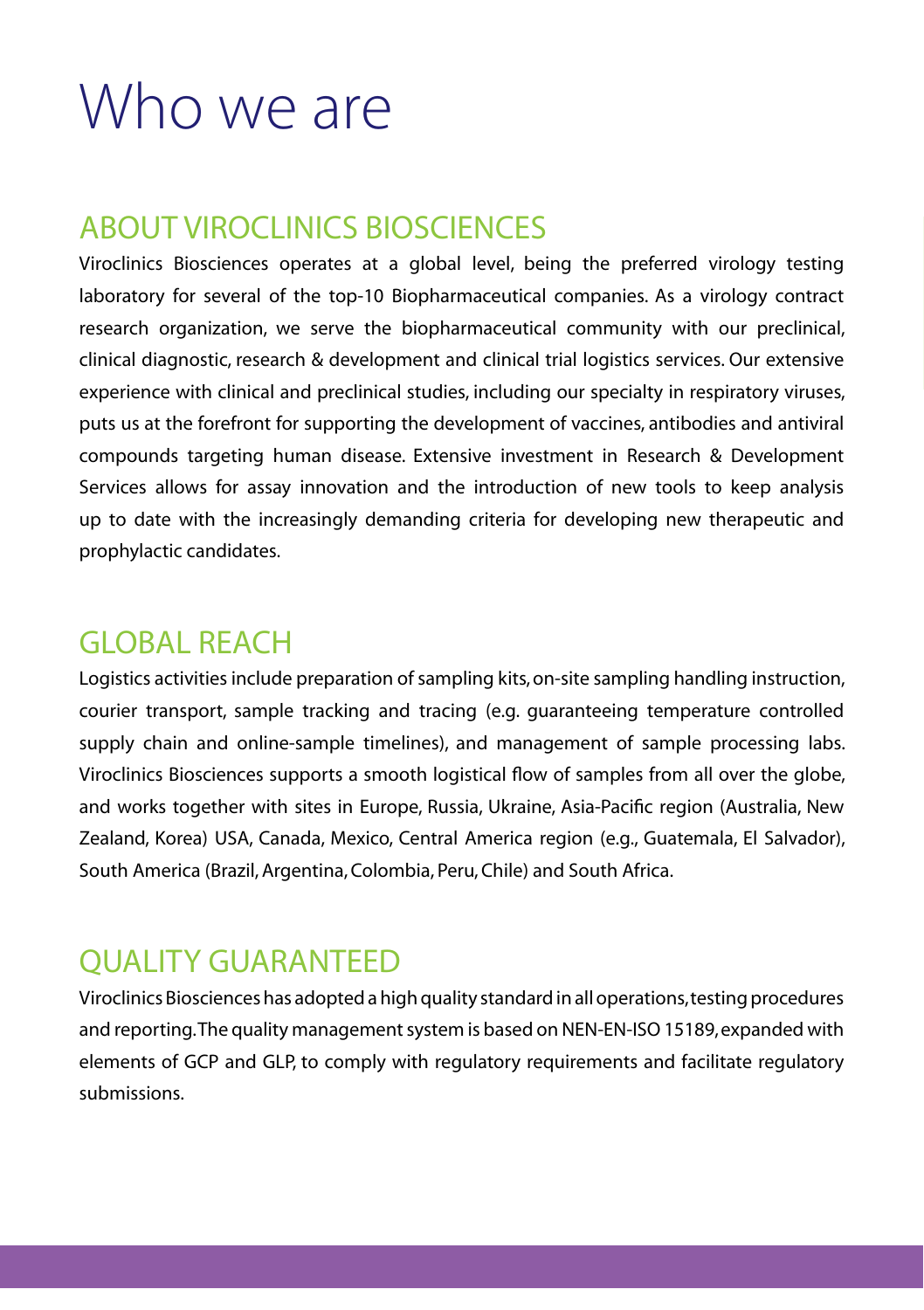### Vaccine Development Solutions

OUR VACCINE DEVELOPMENT SERVICES INCLUDE MAIN VIROLOGY TARGETS, SUCH AS INFLUENZA, POLIO AND RSV

#### **VIROVACCINE** PI ATFORM

We specialize in viral targets including Influenza, Polio, RSV and other targets including: Rabies, MERS, Rhino, hMPV, Dengue, Chickungunya and VZV. Our experience is based on extensive testing of VLP, live attenuated, DNA, toxoid, conjugate, inactivated and subunit vaccines. Throughout the years Viroclinics Biosciences established an impressive track record by supporting studies in all phases of vaccine development, with innovative preclinical models and customized clinical models. A wide range of assays are available to test vaccine safety, efficacy, immune toxicology and pharma kinetics data. The latest integrated laboratory techniques allow for highthrough put analysis.

#### **The ViroVaccine Platform Offers:**

- Best in class molecular assays: Quantitative Real Time PCR and Next Gen Sequencing;
- State of the art immunological assays, including antibody and cell mediated immunity assays (ELISPOT, flow cytometry);
- High quality serology. Including haemagglutination inhibition and microneutralization assays;
- Novel research techniques including the in-house developed Virospot™ neutralization assay platform, a novel tool for antigenic characterization of viruses and serology.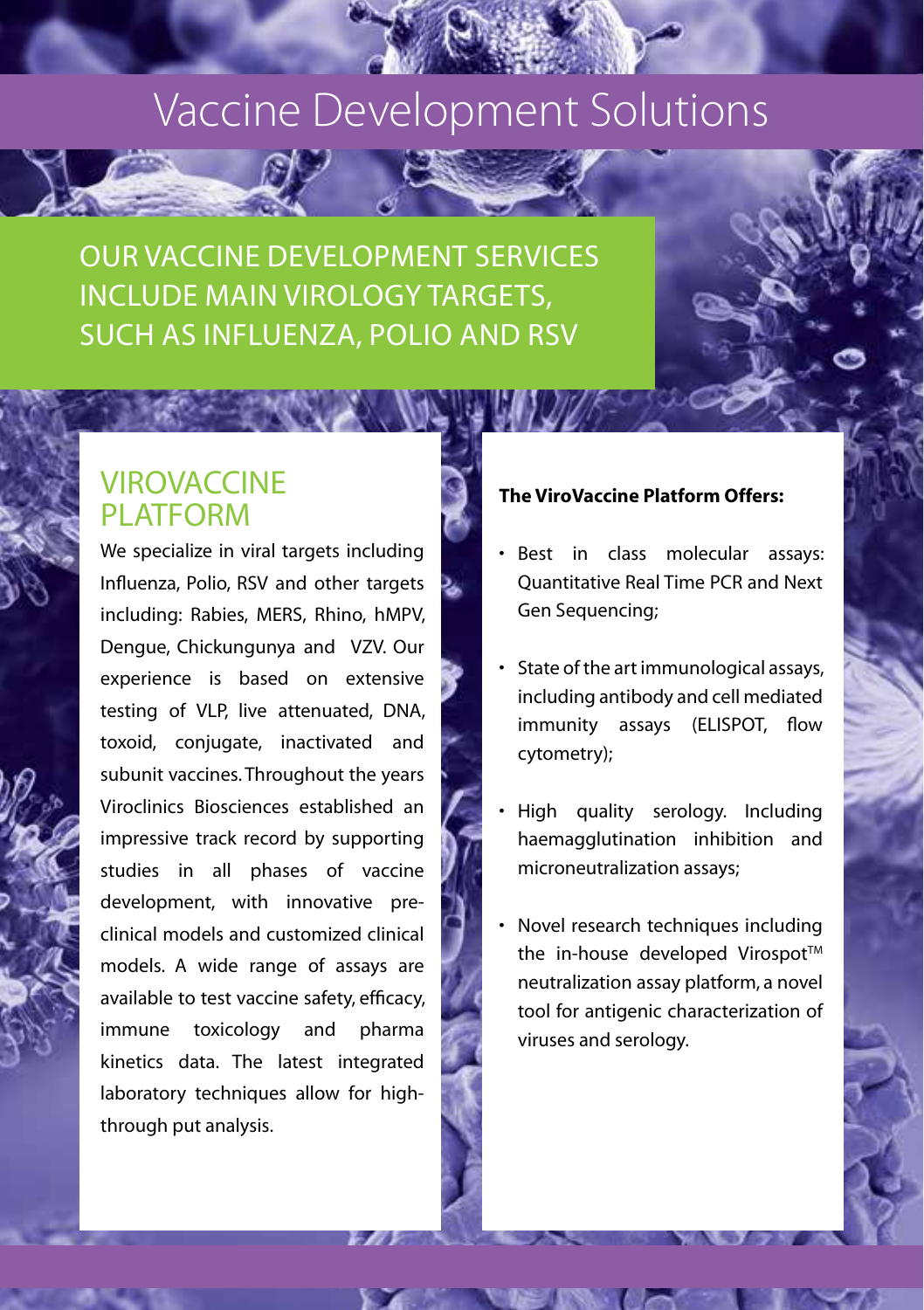

Customized assays and protocol development are integrated allowing standardization and validation procedures to support routine application in a clinical trial setting:

- Flow cytometry, ELISPOT and Biospot equipment are in place to assess cell-mediated immunity, antibody dependent cell-mediated cytotoxicity, viral plaque counts, size and growth kinetics;
- Neutralization assays are equipped with multiple read outs to safeguard virus detection in clinical samples;
- Genotyping of virus isolates has been optimized to such a level that high quality gene sequences are obtained directly on patient materials with low viral load;
- High resolution viral plaque assays enable studies on inhibition of both single and multiple infection/ replication cycles. With state of the art innovative research methods and technologies, Viroclinics Biosciences provides high quality data to support vaccine development.

WITH THE VIROVACCINE PLATEORM YOU ARE ASSURED OF FASTER, MORE EFFICIENT AND INNOVATIVE VACCINE DEVELOPMENT, SUPPORTING A SWIFT MARKET DELIVERY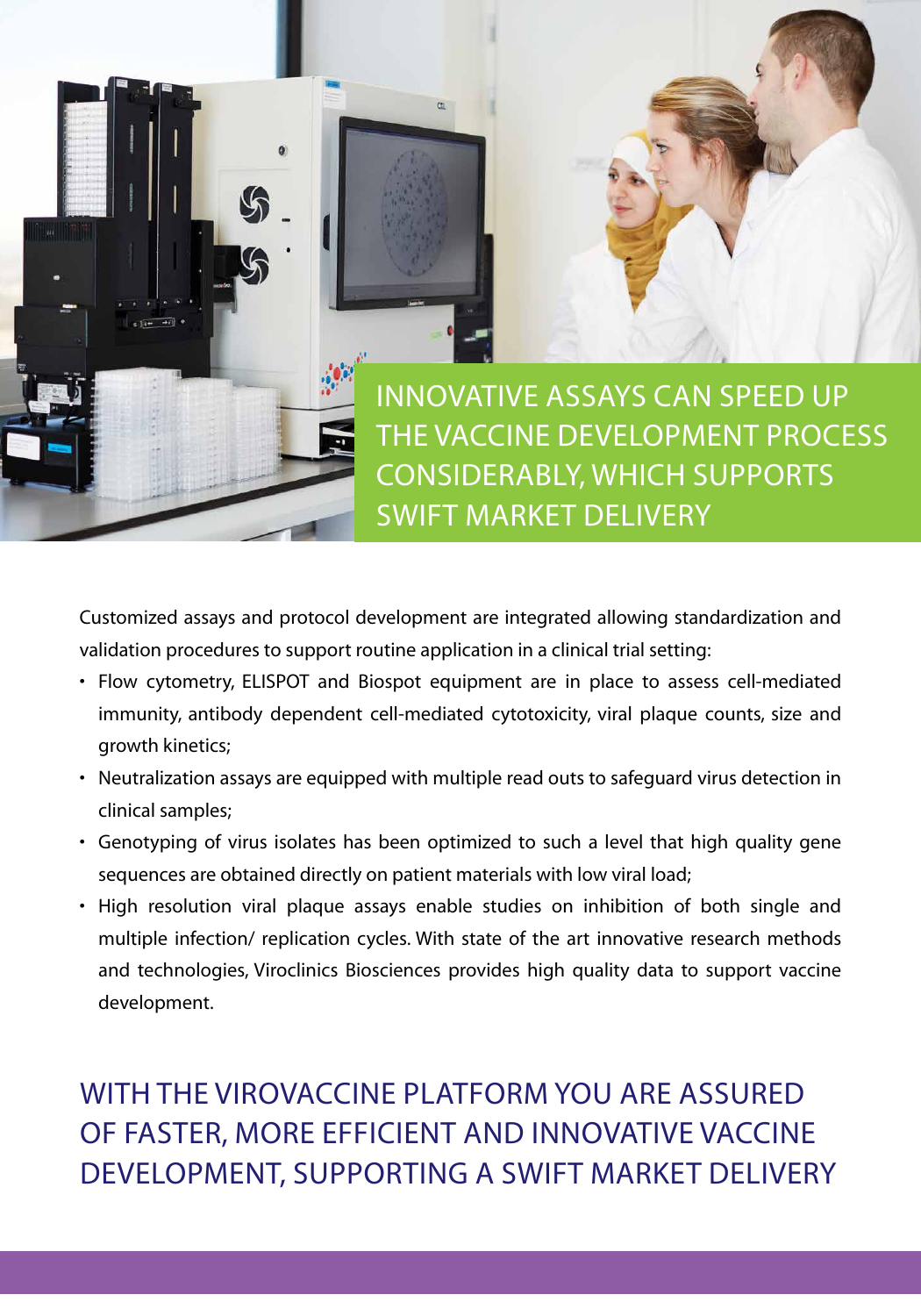